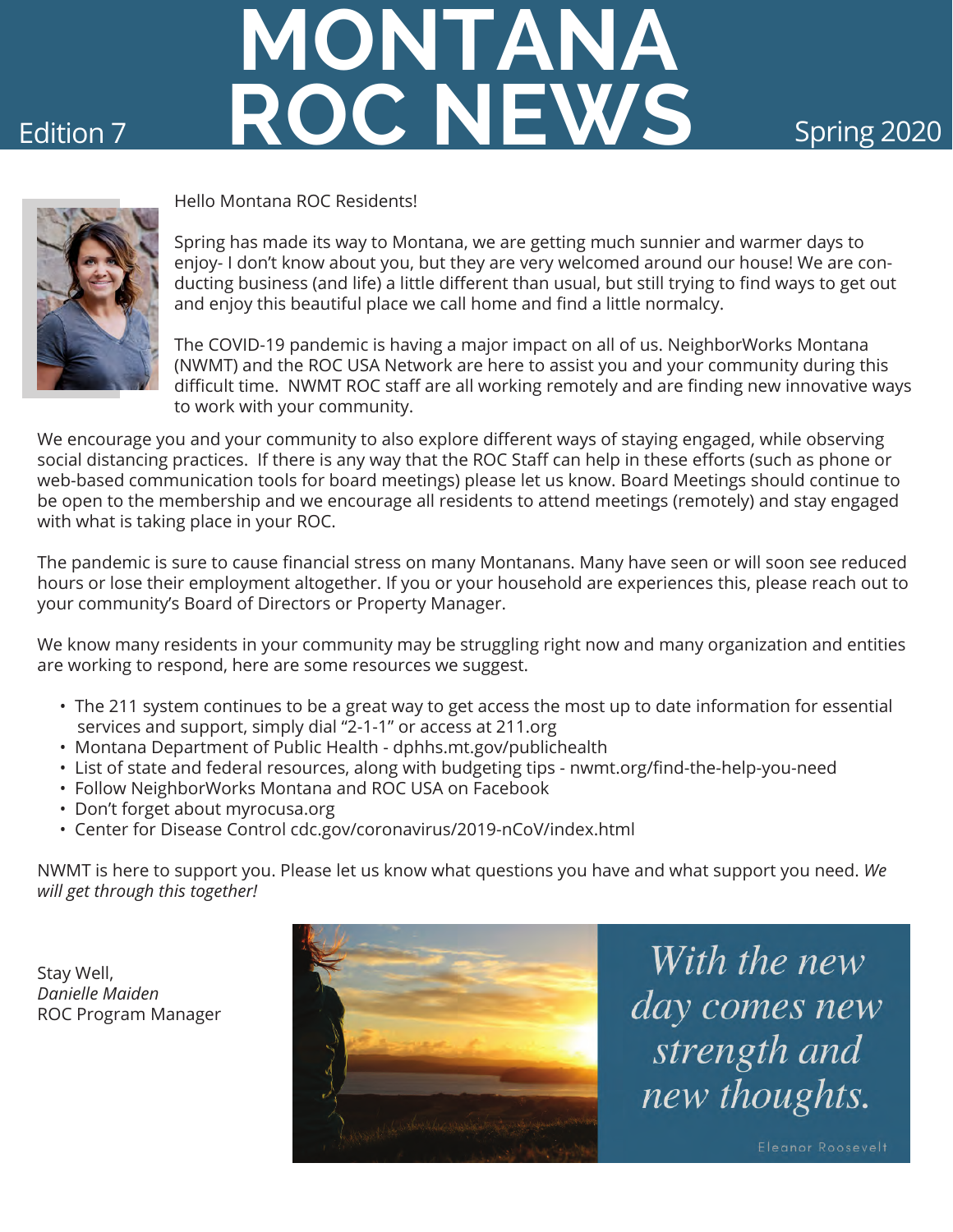## Community Projects Using Summit Grant Funds

Some really great ideas came out of last year's ROC Summit for projects that could be done with the Summit Grant funds. Here are what some of the communities decided to do. Have you completed your project? Please be sure to email Autumn (atigart@nwmt.org) about your progress, and share your photos.

#### **C & C - Billings**

Use an incentive program to increase member involvement. The Board will raffle one-month rent and gift cards at the end of 2020. Members can collect tickets throughout the year by volunteering, forming committees, and attending meetings.

#### **Libby Creek - Libby**

Add a roof for message center and landscaping for steep hill that is hard to mow.

#### **Mountain Springs Villa - Red Lodge**

Create a community message center.

#### **Country Court - Kalispell**

Their idea was to add a cover with bulletin board to mailboxes as a community message center and add security measures to curtail recent mail tampering and theft. As you can see from the photo below, their project is coming along nicely!





Telling our stories and sharing photos is a great way to keep the MT ROC family updated. Please email your news and photos to mrogers@nwmt.org often!

#### **Green Acres - Kalispell**

Have money giveaways at their annual meeting to promote community involvement.

#### **River Acres - Missoula**

Order and install a community sign.

### **Trailer Terrace - Great Falls**

Purchase a picnic table for their park.

#### **Morning Star Community - Kalispell**

Make improvements to their mail area.

#### **Missouri Meadows - Great Falls**

Put out a monthly newsletter to residents. Partner remaining funds with funds from Giving Tuesday for yard clean up contest and gift card for winner.

#### **View Vista - Livingston**

Re-number our homes so they are consistent in size and placement to assist first responders and visitors.

 $OMQ$ THE STORY OF WHO WE ARE AND A COLLECTION OF ALL WE LOVE  $9 - 9 - 9 - 9$ 

### **MARK YOUR CALENDARS!**



This year's Leadership Institute is going online! Be sure to check myrocusa.org for the latest details about how you can join the event!